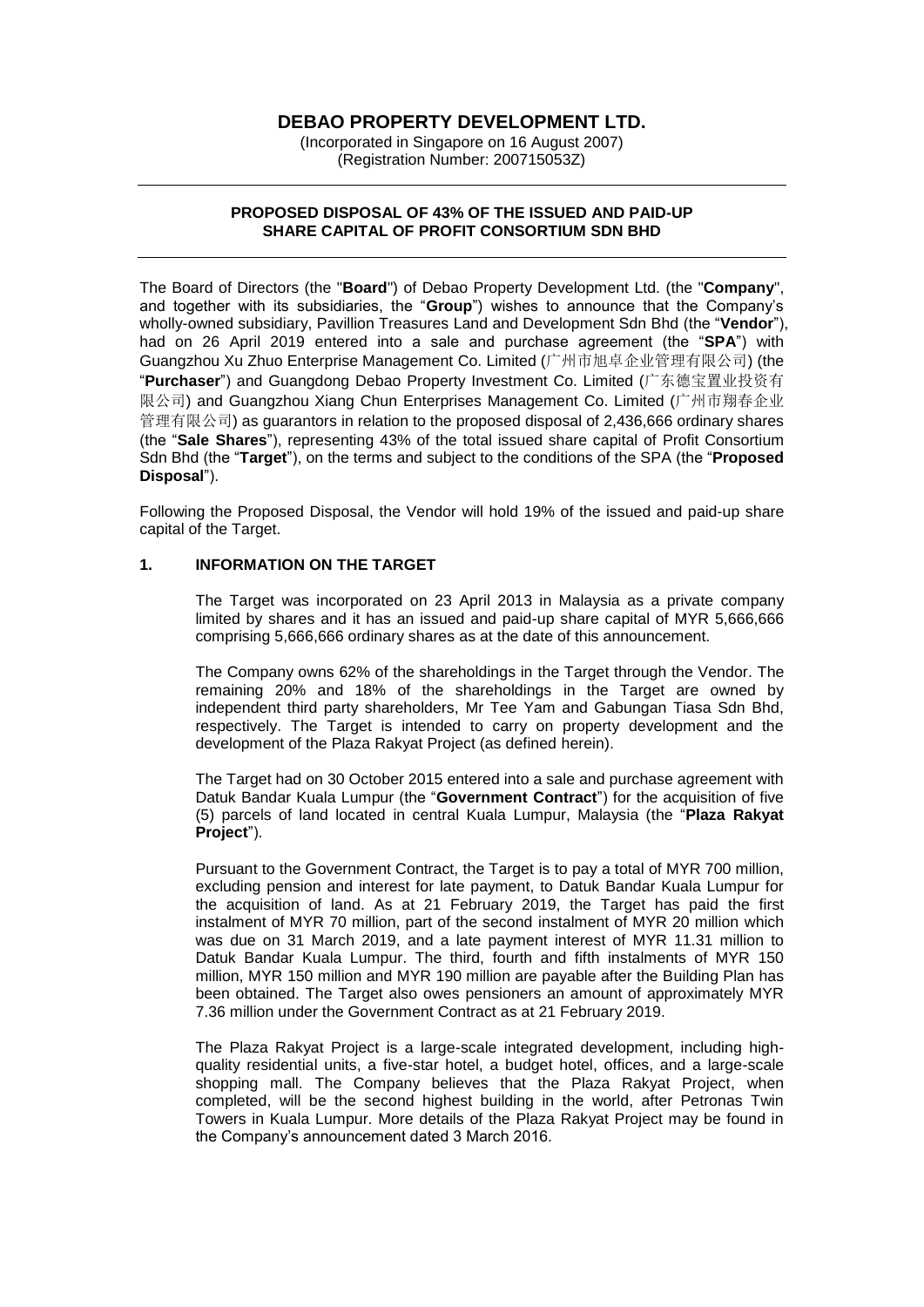The Target had finalised the development plan in 2017 and commenced the repair works of the existing development on the land for the Plaza Rakyat Project. However, due to cash flow difficulties encountered by the Target to fund the Plaza Rakyat Project and/or working capital requirements, the works have been delayed and affected the continued development of the Plaza Rakyat Project.

## **2. INFORMATION ON THE PURCHASER**

The Purchaser was incorporated in November 2016 in The People's Republic of China (PRC) and it has a paid-up capital of RMB 5 million as at the date of this announcement.

The Purchaser is a management services company. The sole shareholder of the Purchaser is Guangdong Hailunbao Investment Co., Ltd and the ultimate shareholder of Guangdong Hailunbao Investment Co., Ltd is Hailunbao Group Holdings Limited who are independent third parties having businesses such as elderly care industry investments and development, business management services, hotel management and land and real estate development.

## **3. CONSIDERATION**

The consideration for the Sale Shares is RMB 4,000,000 (the "**Consideration**"), which shall be paid following the Transfer of Shares (as defined below) and within five (5) business days of the fulfilment of the Conditions Precedent (as defined below) to the Vendor by way of telegraphic transfer to the designated bank account of the Vendor in the PRC.

The Consideration was determined based on arm's length negotiations between the Purchaser and the Vendor and arrived at on a willing-buyer and willing-seller basis. In arriving at the Consideration, the parties took into account, amongst others, the cash flow, the value of the assets held by the Target and the payment deadlines faced by the Target with respect to the Plaza Rakyat Project.

Based on the audited financial statements of the Group as at 31 December 2017, the deficit of the Consideration from the Proposed Disposal over the net tangible assets of the Sale Shares shall be approximately RMB 41,865,243. Assuming that the Proposed Disposal had been effected on 1 January 2017, the Proposed Disposal is expected to result in a loss of approximately RMB 41,865,243 to the Group for financial year ended 31 December 2017.

Based on the unaudited financial statements of the Group as at 31 December 2018, the deficit of the Consideration from the Proposed Disposal over the net tangible assets of the Sale Shares shall be approximately RMB 41,178,562. Assuming that the Proposed Disposal had been effected on 1 January 2018, the Proposed Disposal is expected to result in a loss of approximately RMB 41,178,562 to the Group for financial year ended 31 December 2018.

## **4. VENDOR'S OBLIGATIONS**

Pursuant to Clause 3.1.1 of the SPA, the Vendor shall, within five (5) business days of the execution of the SPA, carry out the following:

- (a) transfer of the Sale Shares to the Purchaser (or such person nominated by the Purchaser) (the "**Transfer of Shares**");
- (b) procure the change of directors of the Target to such persons nominated by the Vendor;
- (c) obtain the relevant approval from the Malaysian governmental authorities; and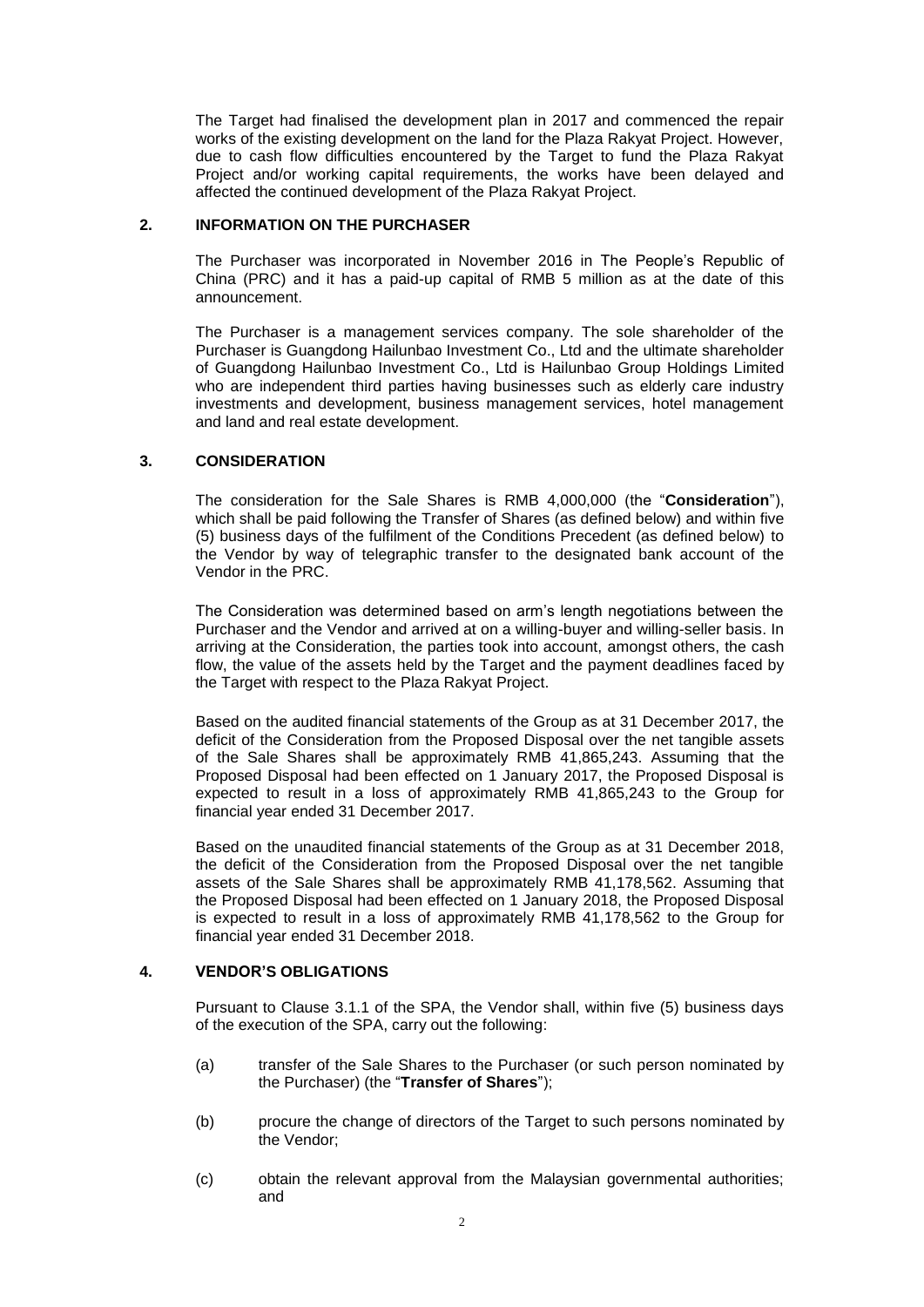(d) hand over the relevant documents/items including but not limited to the Target's company seal and financial books to persons nominated by the Purchaser in accordance with Clause 4.9 of the SPA on the date when the change of directors of the Target is duly registered with the relevant authority,

collectively referred to as the "**Share Transfer and Other Transfer Procedures**".

## **5. LOAN TO THE TARGET**

The parties to the SPA agree that the Purchaser shall loan a sum of RMB 136 million to the Target (the "**Loan**") as working capital for the repayment of accounts payables of the Target (the "**Accounts Payables**"), which shall be disbursed as follows:

- (a) Upon the completion of the Share Transfer and Other Transfer Procedures, the first tranche of the Loan amounting to RMB 66 million shall be disbursed to the Target.
- (b) The second tranche of the Loan amounting to RMB 30 million shall be disbursed to the Target upon the fulfilment of the following conditions:
	- (i) the completion of the Transfer of Shares; and
	- (ii) the receipt of the use of land Development Order approval by the Target.
- (c) The third tranche of the Loan amounting to RMB 20 million (the "**Tranche 3 Loan**") shall be disbursed to the Target within five (5) business days of the receipt of the use of land Building Plan approval by the Target.
- (d) The fourth tranche of the Loan amounting to RMB 20 million shall be disbursed to the Target within six (6) months from the date of payment of Tranche 3 Loan.

The Target shall, within three (3) business days of receipt of the relevant amounts, make payment in settlement of the Accounts Payables. Alternatively, the Target may authorise the Purchaser on its behalf to repay the Accounts Payables to the creditors of the Target within three (3) business days of such authorisation.

## **6. CONDITIONS PRECEDENT**

The Proposed Disposal is conditional upon the following conditions (the "**Conditions Precedent**"):

- (a) The Vendor shall provide the relevant documents and such documents as requested by the Purchaser relating to Plaza Rakyat Project to the Purchaser within two (2) days of the execution of the SPA for the purpose of due diligence to be carried out by the Purchaser's professionals which due diligence shall not exceed ten (10) business days, and the results of the due diligence relating to the Target and Plaza Rakyat Project being reasonably satisfactory to the Purchaser and not materially different from the details of the Target and Plaza Rakyat Project disclosed in Clause 1 of the SPA.
- (b) The obtaining of the relevant approvals from the Malaysian governmental authorities by the Target, including:
	- (i) the confirmation from the Malaysian government that the land payment and interest due to the Malaysian government can be delayed; and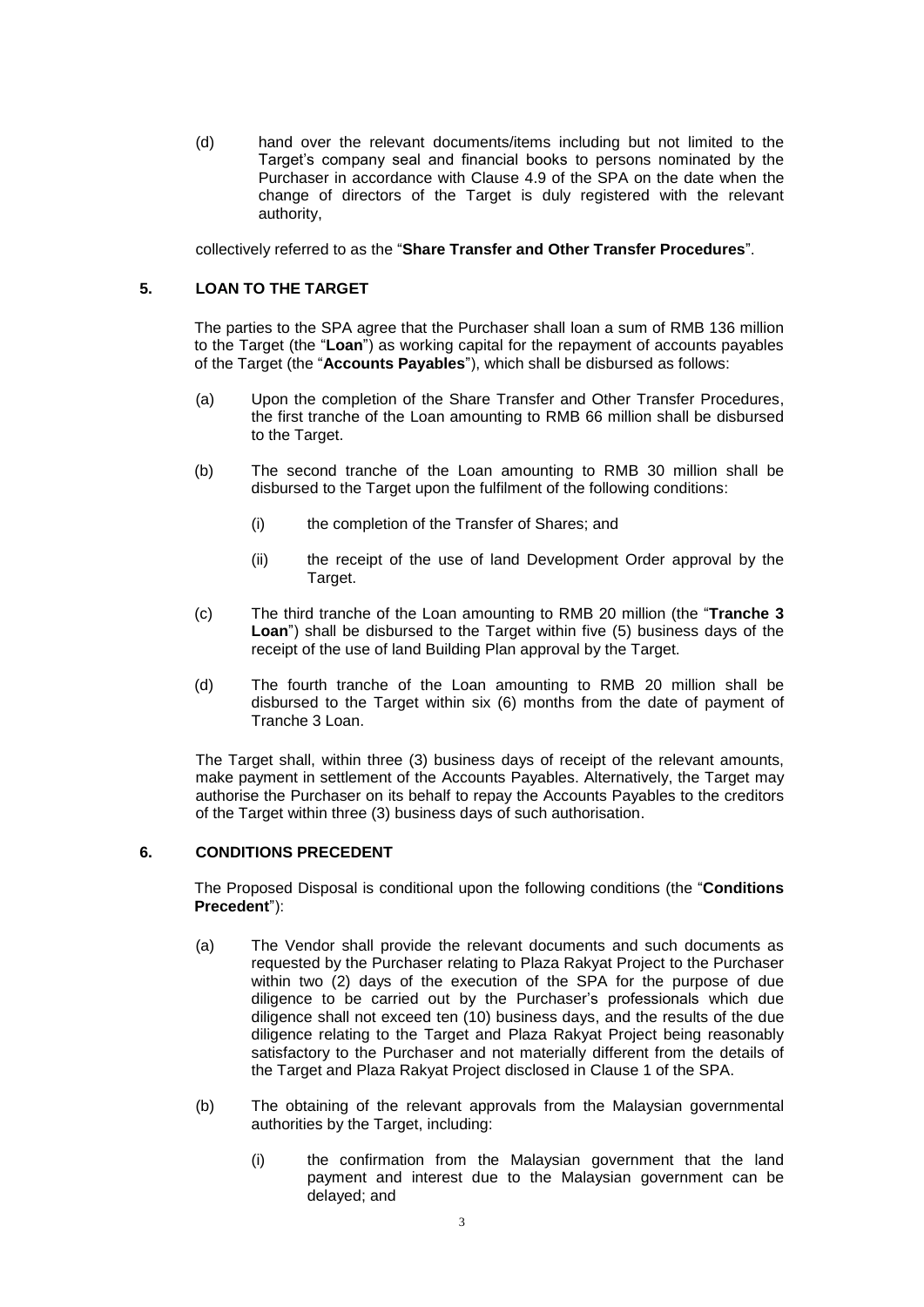- (ii) the approval of the Malaysian government for the Purchaser to acquire the Sale Shares and to participate in the development of the land under the Plaza Rakyat Project.
- (c) The release and discharge of obligations under the ongoing contracts entered into by the Target, save for the Government Contract and such other contracts as approved by the Purchaser.
- (d) The termination of all employees of the Target, save for those who are retained by the Purchaser.

## **7. UNDERTAKINGS, WARRANTIES AND GUARANTEES**

The Vendor and the Purchaser have furnished undertakings and warranties typical for transactions such as the Proposed Disposal and the Vendor has made the following representations and warranties in relation to Plaza Rakyat Project:

- (a) The Vendor undertakes that it shall, within three (3) business days after the completion of the Transfer of Shares, hand over the Plaza Rakyat Project to the Purchaser, and ensure that there shall be no compensation for demolition nor land ownership dispute, failing which the Vendor shall be liable to compensate the Purchaser or the Target for any losses incurred.
- (b) The Vendor shall hand over documents belonging to the Target to such person as nominated by the Purchaser including, but not limited to, the Target's licenses, common seal of the Target and information relating to the Target.
- (c) Following the completion of the Transfer of Shares, if the Purchaser or the Target requires financing, the Vendor shall, within two (2) days of such request made by the Purchaser, assist the Purchaser in the execution of the relevant financing documents.
- (d) The Vendor shall assist in the negotiations between the Target and the owner of the land located at the northwest side of the project land, and assist the Target to sign a formal acquisition agreement with the owner of the land.
- (e) The Vendor shall assist the Target to convert the tenure of the land to a 99 year leasehold and such expenses shall be borne by the Target.

Guangdong Debao Property Investments Co. Limited (广东德宝置业投资有限公司) and Guangzhou City Xiang Chun Enterprises Management Co. Limited (广州市翔春 企业管理有限公司) shall guarantee the responsibilities and performance of the obligations of the Vendor and the Purchaser under the SPA respectively for a maximum period of two (2) years from the date on which the Vendor and Purchaser have fulfilled their obligations under the SPA.

## **8. RATIONALE AND USE OF PROCEEDS**

The Company is of the view that the Proposed Disposal is in the best interests and benefit of the Group.

The Group faces a strained cash flow due to the tightened monetary policies implemented by the PRC government to curb liquidity and higher bank statutory reserves mandated in past years. As a result, the amount of funds available to commercial banks in the PRC to lend to businesses has reduced, including the Group. Interest rates have also risen, leading to increased finance costs. The Group requires significant capital injection to fund the development of the other property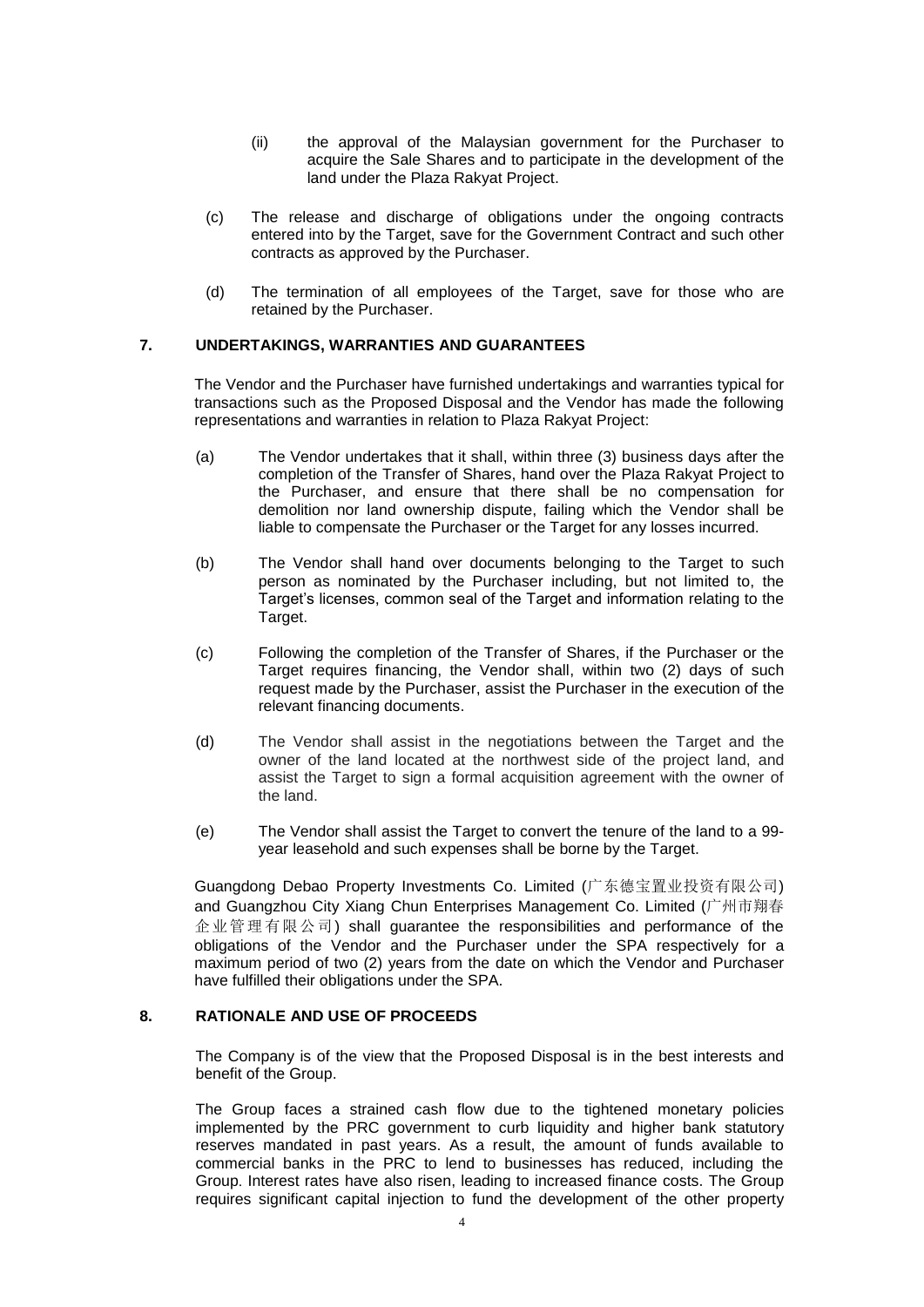development projects. In the meantime, the Proposed Disposal would provide working capital to fund the property development projects and reduce the Group's liabilities. The Proposed Disposal will also strengthen the financial position of the Group as a whole.

The Proposed Disposal is an opportunity for the Company to divest its loss-making business. The Target has been incurring significant losses since 2016, owing to high finance cost for the Plaza Rakyat Project, and has accumulated losses from 2016 to 2018. As at 31 December 2018, the amount of net accumulated losses amounted to MYR 7,786,432.

The Company intends to use the entire proceeds from the Proposed Disposal for the working capital of the Company.

## **9. VALUE OF THE SALE SHARES**

Based on the Group's audited consolidated financial statements for financial year ended 31 December 2017, and the unaudited consolidated financial statements for financial year ended 31 December 2018, the book value and the net tangible assets attributable to the Sale Shares as at 31 December 2017 were approximately RMB 3,905,416 and RMB 45,865,243 respectively, and the book value and the net tangible assets attributable to the Sale Shares as at 31 December 2018 were approximately RMB 4,031,952 and RMB 45,178,562 respectively.

The open market value of the Sale Shares is not available as the shares of Profit Consortium Sdn Bhd are not publicly traded. No valuation was done in respect of the Sale Shares.

## **10. LISTING MANUAL COMPUTATION**

The relative figures computed based on the Group's latest announced unaudited consolidated results for the full year ended 31 December 2018 on the bases set out in Rule 1006 are as follows:

| Bases set out in Rule 1006 | <b>Relative</b><br>Figure (%)                                                                                                                                                                              |                                         |
|----------------------------|------------------------------------------------------------------------------------------------------------------------------------------------------------------------------------------------------------|-----------------------------------------|
| (a)                        | The net asset value of the assets to be disposed of,<br>compared with the group's net asset value. This basis is<br>not applicable to an acquisition of assets.                                            | 3.75                                    |
|                            | (S\$ 8,969,300 / S\$ 239,439,886)                                                                                                                                                                          |                                         |
| (b)                        | The net loss attributable to the assets acquired or disposed<br>of compared with the group's net loss <sup>(1)</sup> .                                                                                     | $0.41^{(2)}$                            |
|                            | $(S$ -131,083 / S$ -32,128,507)$                                                                                                                                                                           |                                         |
| (c)                        | The aggregate value of the consideration given or<br>received, compared with the issuer's market capitalization <sup>(3)</sup><br>based on the total number of issued shares excluding<br>treasury shares. | 13.83                                   |
|                            | (S\$ 809,040 / S\$ 5,849,976)                                                                                                                                                                              |                                         |
| (d)                        | The number of equity securities issued by the issuer as<br>consideration for an acquisition, compared with the number<br>of equity securities previously in issue.                                         | <b>Not</b><br>Applicable <sup>(4)</sup> |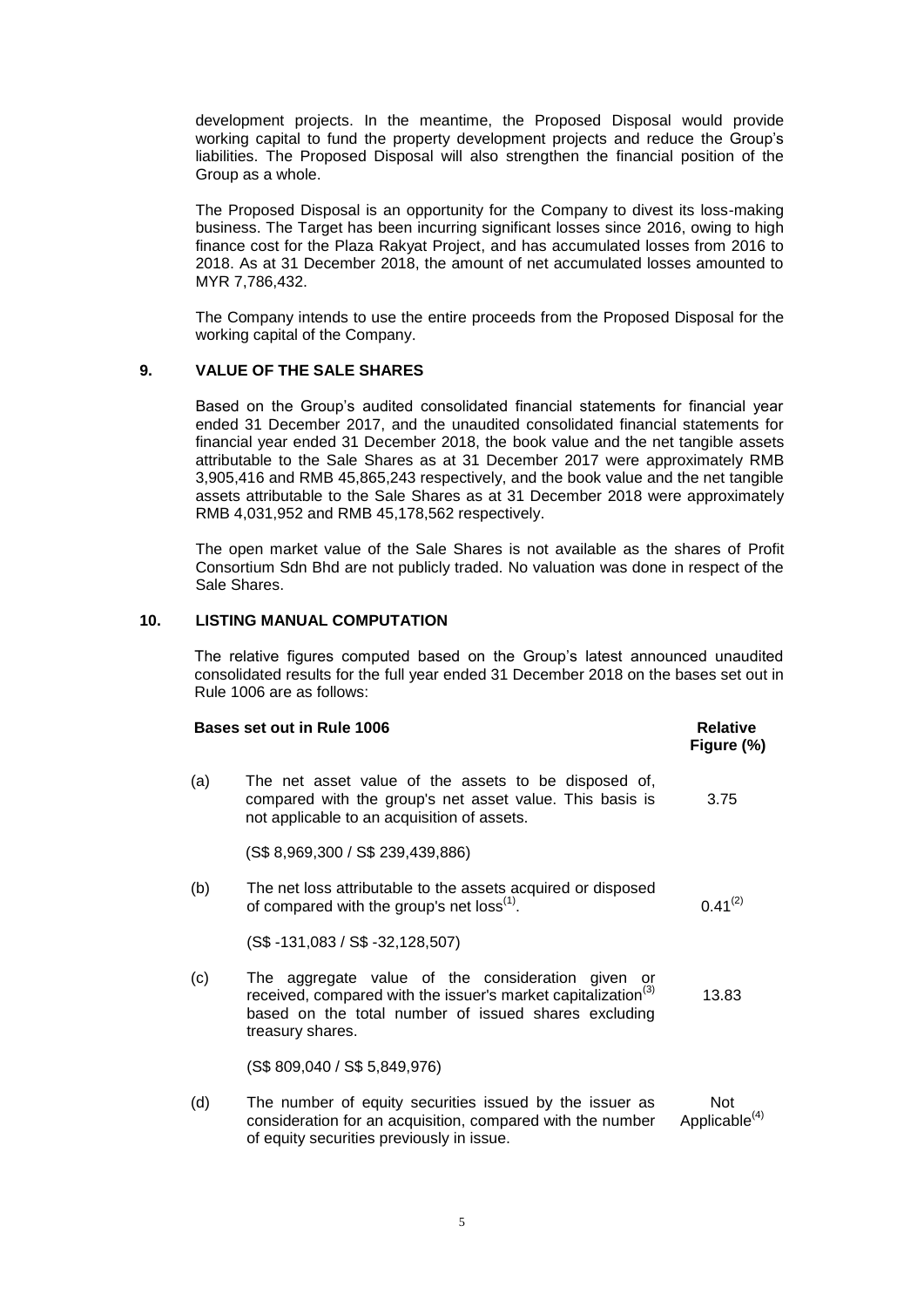(e) The aggregate volume or amount of proved and probable reserves to be disposed of, compared with the aggregate of the group's proved and probable reserves. This basis is applicable to a disposal of mineral, oil or gas assets by a mineral, oil and gas company, but not to an acquisition of such assets. If the reserves are not directly comparable, the Exchange may permit valuations to be used instead of volume or amount

Not Applicable<sup>(5)</sup>

#### Notes:

- (1) Net loss is defined as loss before income tax, minority interests and extraordinary items.
- (2) Determined by dividing the net loss attributable of approximately S\$131,083 arising from the Proposed Disposal by the Group's latest announced unaudited consolidated net loss of S\$32,128,507 for the financial year ended 31 December 2018.
- (3) Based on the consideration of RMB 4,000,000 (equivalent to about S\$809,040 based on an exchange rate of about RMB1.00 to S\$0.20226) and the market capitalisation of the Company of S\$5,849,976 as at 25 April 2019. Under Rule 1002(5), the market capitalisation of the Company is determined by multiplying the number of shares in issue by the weighted average price of S\$0.078 per share on 25 April 2019 (being the last full market day on which the shares were traded preceding the date of the SPA).
- (4) This is not an acquisition.
- (5) This is not a disposal of mineral, oil or gas assets by a mineral, oil or gas company.

As the relative figure as computed on the basis set out in Rule 1006(c) exceeds 5% but does not exceed 20%, the Proposed Disposal constitutes a discloseable transaction within the meaning of Chapter 10 of the Listing Manual.

## **11. FINANCIAL EFFECTS OF THE PROPOSED DISPOSAL**

- 11.1 The illustrative financial effects on the Group before and after the Proposed Disposal are summarised below and have been prepared using the latest announced unaudited accounts of the Group for the financial year ended 31 December 2018, based on, *inter alia*, the following assumptions:
	- (a) for the purposes of the effect on the earnings per share ("**EPS**") and gearing, the Proposed Disposal had been completed on 1 January 2018, being the beginning of the most recently completed financial year of the Company; and
	- (b) for the purposes of the effect on the net tangible assets ("**NTA**") per share, the Proposed Disposal had been completed on 31 December 2018, being the end of the most recently completed financial year of the Company.

#### **(i) Share Capital**

The Proposed Disposal will not have any effect on the issued and paid-up share capital of the Company.

#### **(ii) Earnings Per Share**

The effects of the Proposed Disposal on the unaudited consolidated EPS of the Group for FY2018, assuming that the Proposed Disposal had been effected on 1 January 2018, being the beginning of the most recently completed financial year of the Company are summarised below: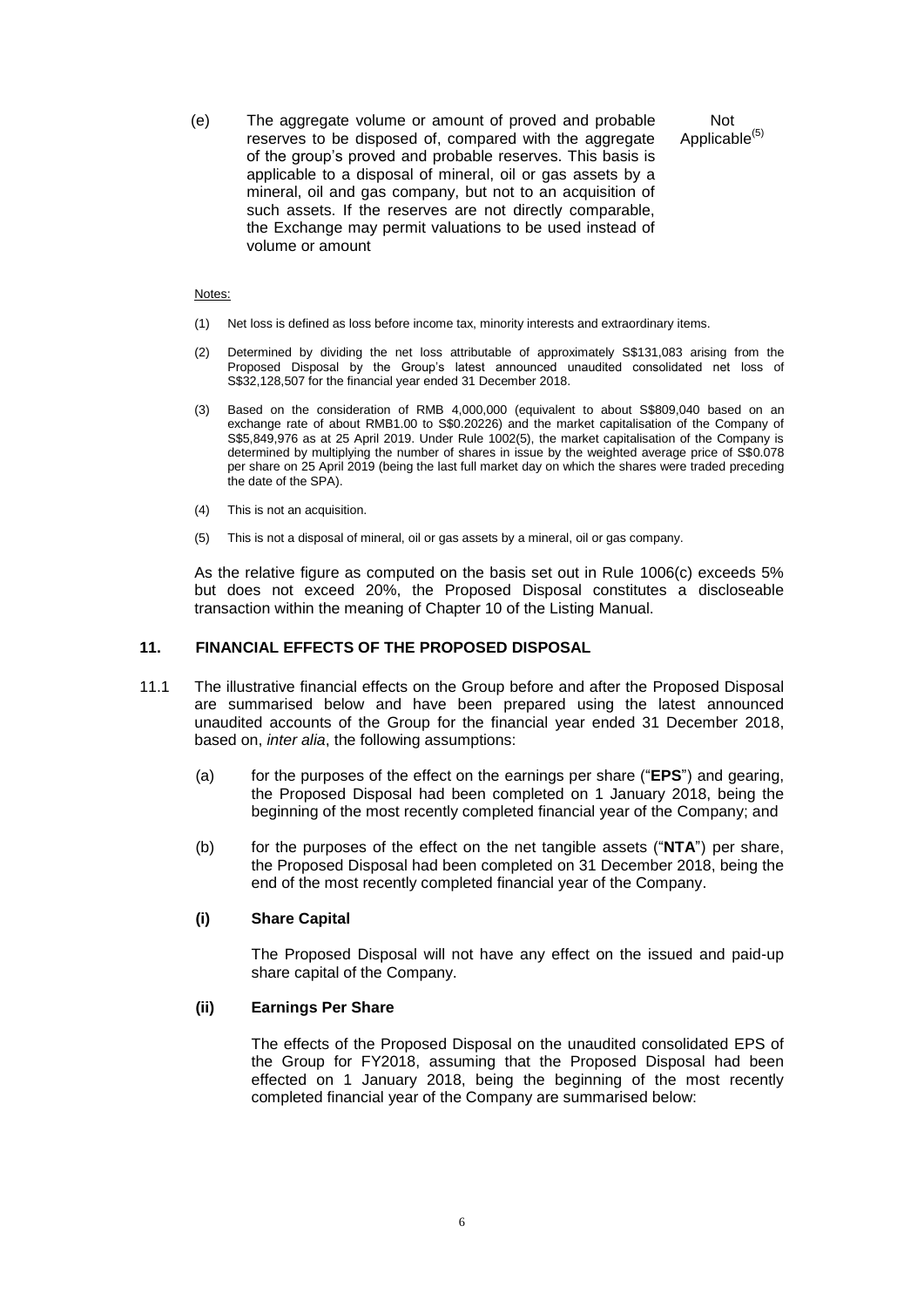|                                             | <b>Before the</b><br><b>Proposed</b><br><b>Disposal</b> | After the<br><b>Proposed</b><br><b>Disposal</b> |
|---------------------------------------------|---------------------------------------------------------|-------------------------------------------------|
| Consolidated net profit<br>(S\$'000)        | $-32,128$                                               | 40,304                                          |
| Weighted average number of<br>shares ('000) | 75,000                                                  | 75,000                                          |
| EPS (cents)                                 | $-42.8$                                                 | 53.7                                            |

### **(iii) Net Tangible Assets**

The effects of the Proposed Disposal on the unaudited consolidated NTA per share of the Group for FY2018, assuming that the Proposed Disposal had been effected on 31 December 2018 being the end of the most recently completed financial year of the Company, are summarised below:

|                         | As at<br>31 December 2018 | <b>Adjusted for</b><br>the Proposed<br><b>Disposal</b> |
|-------------------------|---------------------------|--------------------------------------------------------|
| NTA (\$'000)            | 239,440                   | 255,679                                                |
| Number of Shares ('000) | 75,000                    | 75,000                                                 |
| NTA per Share (\$)      | 3.19                      | 3.41                                                   |

## **(iv) Gearing**

The effects of the Proposed Disposal on the gearing of the Group for FY2018, assuming that the Proposed Disposal had been effected on 1 January 2018, being the beginning of the most recently completed financial year of the Company, are summarised below:

|                                       | <b>Before the</b><br><b>Proposed</b><br><b>Disposal</b> | After the<br><b>Proposed</b><br><b>Disposal</b> |
|---------------------------------------|---------------------------------------------------------|-------------------------------------------------|
| Total borrowings (S\$'000) (A)        | 352,134                                                 | 352,134                                         |
| Shareholders' equity (S\$'000)<br>ΈB) | 254,808                                                 | 246,938                                         |
| Gearing (A)/(B)                       | 1.38                                                    | 1.43                                            |

Note:

For the purposes of the above calculations, "Gearing" means the ratio of total borrowings to shareholders' funds. "Total borrowings" means the aggregate borrowings from banks and financial institutions including hire purchase financing and "shareholders' funds" means the aggregate amount of share capital, asset revaluation reserve, fair value reserve, translation reserve and retained earnings.